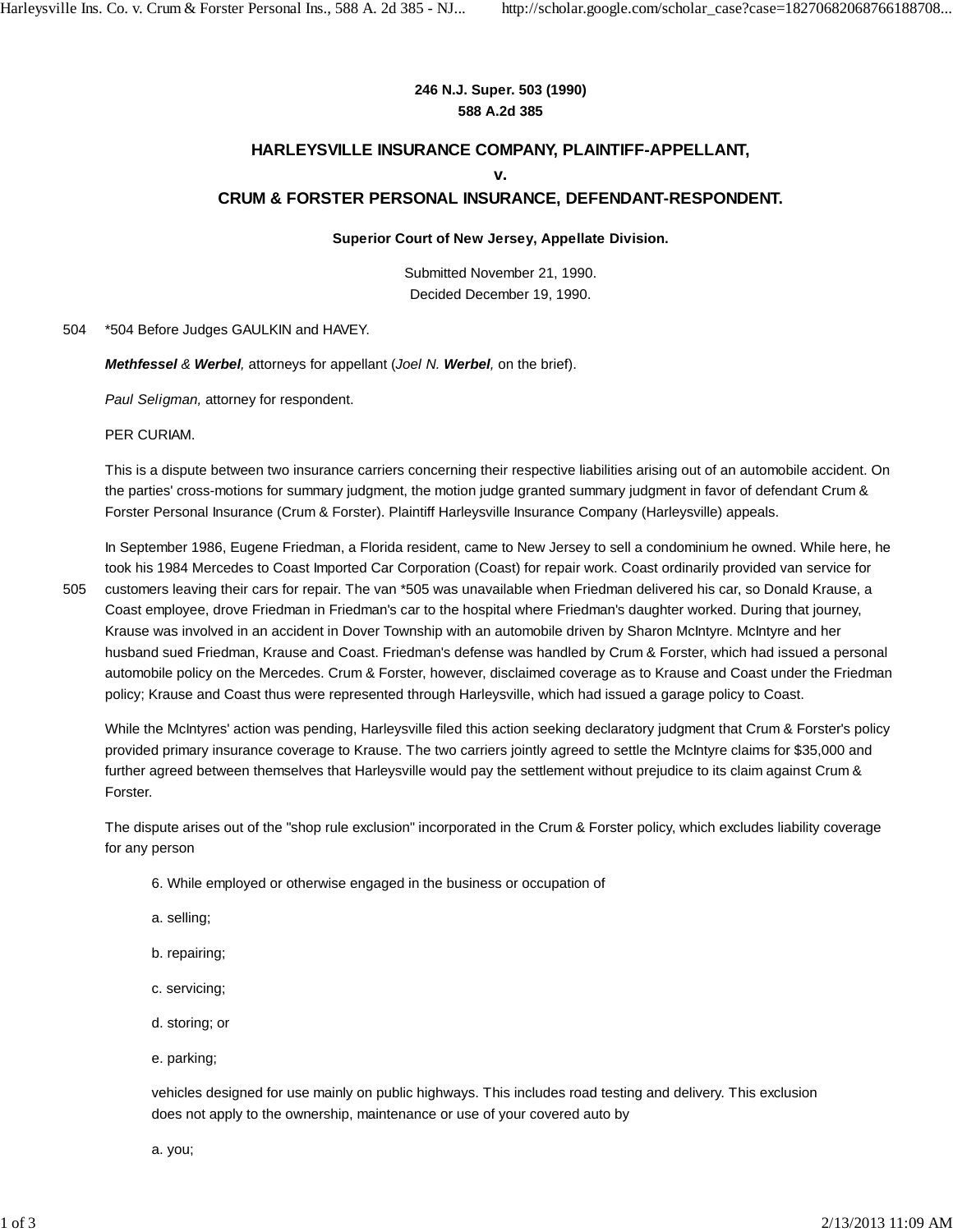b. any family member; or

c. any partner, agent or employee of you or any family member.

\*506 The motion judge held that Florida law was applicable because Friedman "at the time in question was a resident of Florida."<sup>[1]</sup> Under Florida law, the judge found, the policy exclusion became operative once Friedman delivered his car to Coast. On this appeal, Harleysville urges that New Jersey law should have been applied, that the policy exclusion is invalid under New Jersey law and that even under Florida law the exclusion is not available in the factual setting shown here. 506

We find it unnecessary to determine whether the exclusionary clause would apply under Florida law, for we are satisfied that New Jersey law should be applied and that the exclusion is void as a matter of New Jersey law.

*State Farm, etc., Ins. Co. v. Simmons' Estate,* 84 *N.J.* 28, 417 *A.*2d 488 (1980) provides the analytic framework for our resolution of the conflict of laws issue:

... [T]he law of the place of the contract ordinarily governs the choice of law because this rule will generally comport with the reasonable expectations of the parties concerning the principal situs of the insured risk during the term of the policy and will furnish needed certainty and consistency in the selection of the applicable law [citations omitted]. At the same time, this choice-of-law rule should not be given controlling or dispositive effect. It should not be applied without a full comparison of the significant relationship of each state with the parties and the transaction. That assessment should encompass an evaluation of important state contacts as well as a consideration of the state policies affected by, and governmental interest in, the outcome of the controversy.

\* \* \* \* \* \* \* \*

We thus hold that, in an action involving the interpretation of an automobile liability insurance contract, the law of the place of the contract will govern the determination of the rights and liabilities of the parties under the insurance policy. This rule is to be applied unless the dominant and significant relationship of another state to the parties and the underlying issue dictates that this basic rule should yield.

*Id.* at 37, 417 *A.*2d 488.

In determining whether a state other than the place of the contract has some "dominant and significant relationship," the \*507 Supreme Court suggested that the following general factors, drawn from *Restatement* (*Second*) of *Conflict of Laws,* § 6 (1971), be considered: 507

> (1) the needs of the interstate and international system, (2) the relevant policies of the forum, (3) the relevant policies of other affected states and the relevant interests of those states in the determination of the particular issue, (4) the protection of justified expectations, (5) the basic policies underlying the particular field of law, (6) certainty, predictability, and uniformity of result, and (7) ease in the determination and application of the law to be applied.

*Id.* at 34, 417 *A.*2d 488. *See also Restatement, supra,* §§ 188, 193; *Colonial Penn Ins. Co. v. Gibson,* 230 *N.J. Super.* 55, 58, 552 *A.*2d 644 (App.Div. 1989).

The relevant policies of New Jersey (*Restatement, supra,* § 6(2)(b)) are unmistakable and compelling. The exclusion as an additional insured of any person employed or otherwise engaged in duties in connection with an automobile business "violates the clear public policy of this State and any policy provision containing such exclusion is void." *American Home Assur. Co. v. Hartford Ins. Co.,* 190 *N.J. Super.* 477, 486, 464 *A.*2d 1128 (App.Div. 1983); *see also Unsatisfied Claim & Judgment Fd. Bd. v. Clifton,* 117 *N.J. Super.* 5, 8-10, 283 *A.*2d 350 (App.Div. 1971). The relevant policies of Florida (*Restatement, supra,* § 6(2)(c)), on the other hand, are somewhat equivocal. *See Michalek v. Shumate,* 524 *So.*2d 426 (Fla. 1988); *Castillo v. Bickley,* 363 *So.*2d 792 (Fla. 1978); *Grilli v. Le-Bo Properties Corp.,* 553 *So.*2d 352 (Fla.App. 2 Dist. 1989). If in fact Florida law would deny coverage to Krause under the Friedman policy, that law would be "offensive or repugnant to local public policy." *State Farm, supra,* 84 *N.J.* at 41, 417 *A.*2d 488.

With respect to the relative interests of New Jersey and Florida in the determination of the issue (*Restatement, supra,* § 6(2)(c)), the Friedman car was temporarily garaged in New Jersey, not just "passing through"; the accident occurred as the car was 508